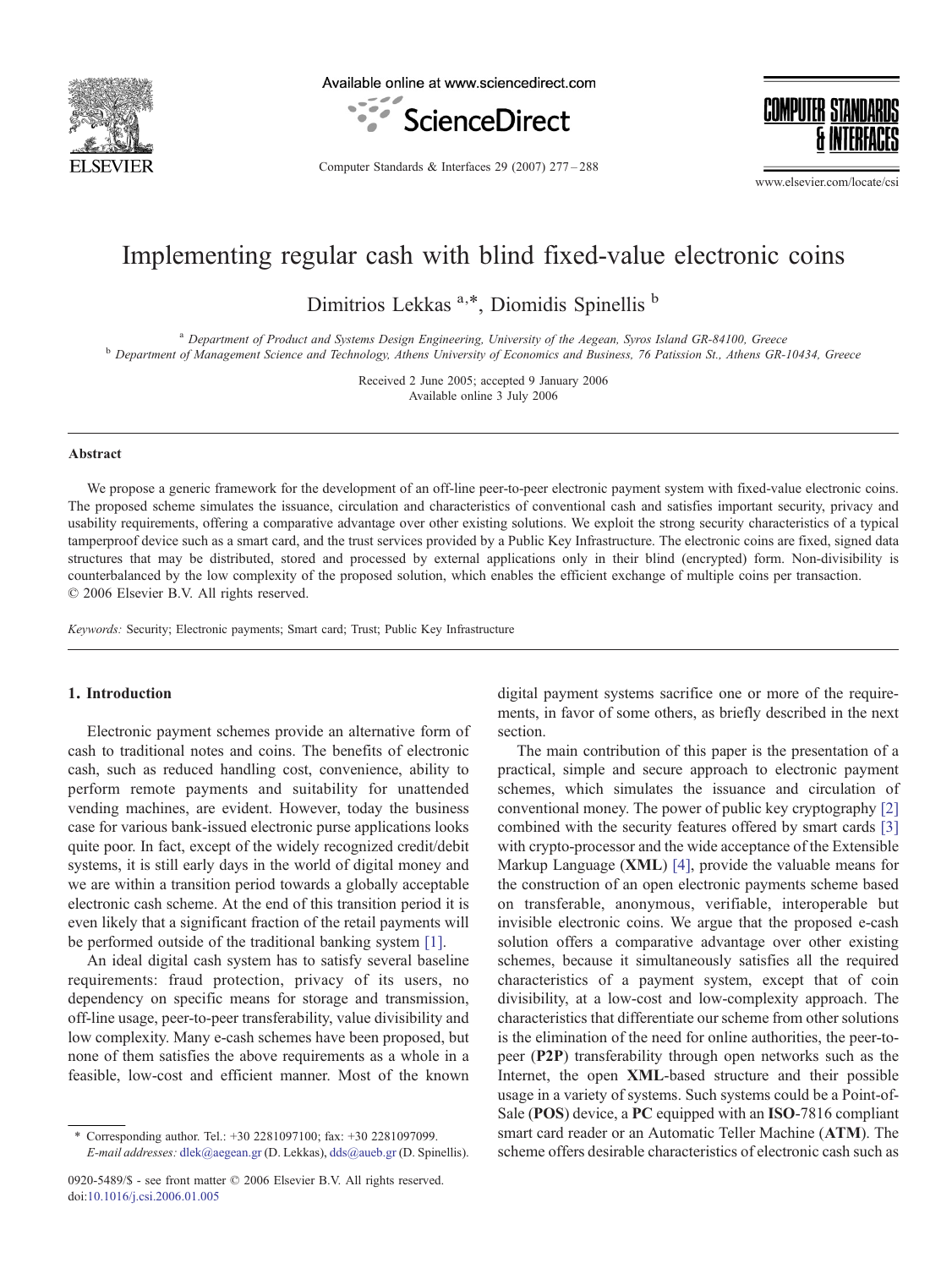the anonymity and the protection against forgery and doublespending. The lack of coin divisibility is counterbalanced completely by the efficiency and simplicity of the system, which enable the exchange of multiple coins per transaction, in an acceptable time and overhead.

### 2. Existing standards and approaches

Electronic cash has been a popular subject for academic and business research for many years. A plethora of standards and approaches on e-cash have been proposed. A direct comparison of their individual characteristics is not always appropriate since each of them is designed under different perspectives and conditions (e.g. micropayments, point-of-sales presence, internet transactions etc.). Existing e-cash schemes are generally categorized into online systems where the intervention of a bank or an authority is required in every transaction and the off-line systems where a payment can be executed directly between a merchant and a customer. Perfect e-cash would be off-line, anonymous, peer-to-peer transferable, independent of physical locations and devices, divisible to any value and secured against copy and reuse.

Approaches that tried to satisfy all the above requirements [\[13\]](#page-11-0) introduce very complex mathematics as well as heavy network traffic and their implementation tends to be inefficient and risky. Systems that satisfy the properties of value divisibility and double-spending protection for example, require either an online authority that records the transactions and provides the 'cash pools' for credit/debit or special 'point-ofsale' devices which can only communicate to other devices through private circuits or dedicated telephone lines. Additionally, the electronic coins presented so far cannot be stored in repositories other than specially designed secure tokens or online databases, while in most cases the cash's authenticity cannot be verified during its transfer between e-purses. Similarly, other systems require the distinction in the infrastructure between a payer and a payee (typically a bank in this case) and therefore cash is not transferable between simple users [\[6\]](#page-11-0).

Off-line schemes propose various solutions with nondivisible or divisible electronic coins [\[7,8\].](#page-11-0) In both cases the problem is the increased complexity of the schemes, which affects the efficiency of the system and makes them extremely difficult to understand, implement and debug. A second problem is that the detection of a possible double-payment with the same electronic value is performed asynchronously. In other words the fraudulent transaction can be successfully executed off-line and double usage of value will be detected at a later time, after a communication with the central authoritative database is restored.

NetCash satisfies many practical requirements for epayments but lacks anonymity [\[9\]](#page-11-0). Card-based purses such as Mondex and Visa Cash and their online equivalents such as Ecash and Cybercoin did not gain any real traction, for a variety of reasons [\[10,11\]](#page-11-0). A drawback is the need for a substantial investment on infrastructure, while the deployment of new payment mechanisms in several environments offers little comparative advantage against credit cards or traditional cash. Another negative aspect is the reduced openness of the systems and lack of interoperability, although the Common Electronic Purse Specifications (CEPS) [\[12\]](#page-11-0) is continuously gaining common consent.

# 3. Overview and technology background

### 3.1. Motivation and basic idea

In conventional monetary systems a note has a fixed nondivisible value, is identified by a serial number and protected against forgery by special material characteristics. Accordingly, in the electronic world a coin may be a fixed data structure accompanied by a digital signature [\[2\]](#page-11-0) issued by the e-cash issuer, which identifies it uniquely, ensures its integrity and proves its authenticity. As in any digital cash system, the main difficulty arising is that a soft coin — unlike a regular coin can be indefinitely duplicated at no considerable cost and effort. At the same time the distinction between the 'original' and 'duplicate' data is not possible. The challenge is to protect the duplication of an e-coin, satisfying the requirement of unreusability (no double-spending) of the same value. The idea towards this solution is that the content of an e-coin must be kept secret, but verifiable, throughout its life cycle. Such coins can have an open XML-based structure and can be stored in plain text only in tamperproof tokens such as smart cards. Their 'invisible' encrypted form may be stored in any means, circulated locally or via open networks while they can only be further processed by a specific beneficiary. The decryption and verification of their authenticity are performed within the secure token of the payee. Therefore no one—except the cash issuer can possess an original coin in clear text, and therefore conceivably reproduce it for multiple payees. Further considerations on double-spending protection, as well as other security issues, mechanism details and additional requirements for the electronic coins are discussed in the next sections.

# 3.2. Fixed-value coins versus variable-value e-cash

Cash is by default made up of non-divisible basic units (e.g. one eurocent) both for simplifying accounting and because cash is traditionally implemented by coins representing a fixedvalue. Theoretically, we do not need anything more than coins of one eurocent to complete any transaction. Practically, a payment executed only by using the smallest cash values is inefficient in both its material and electronic form. The majority of the known commercial or research e-cash systems use e-cash values that can be divided in any portion and perform a transaction of any value up to the balance of the e-purse [\[5\].](#page-11-0) The basic advantage of variable-value e-cash is the convenience it offers in making an exact value payment and the limited amount of data exchanged within a transaction. However the drawback of these systems is typically a requirement for an online connection for authorization, verification and double-spending protection purposes. Other solutions with divisible coins [\[13\]](#page-11-0) have the drawback of increased complexity.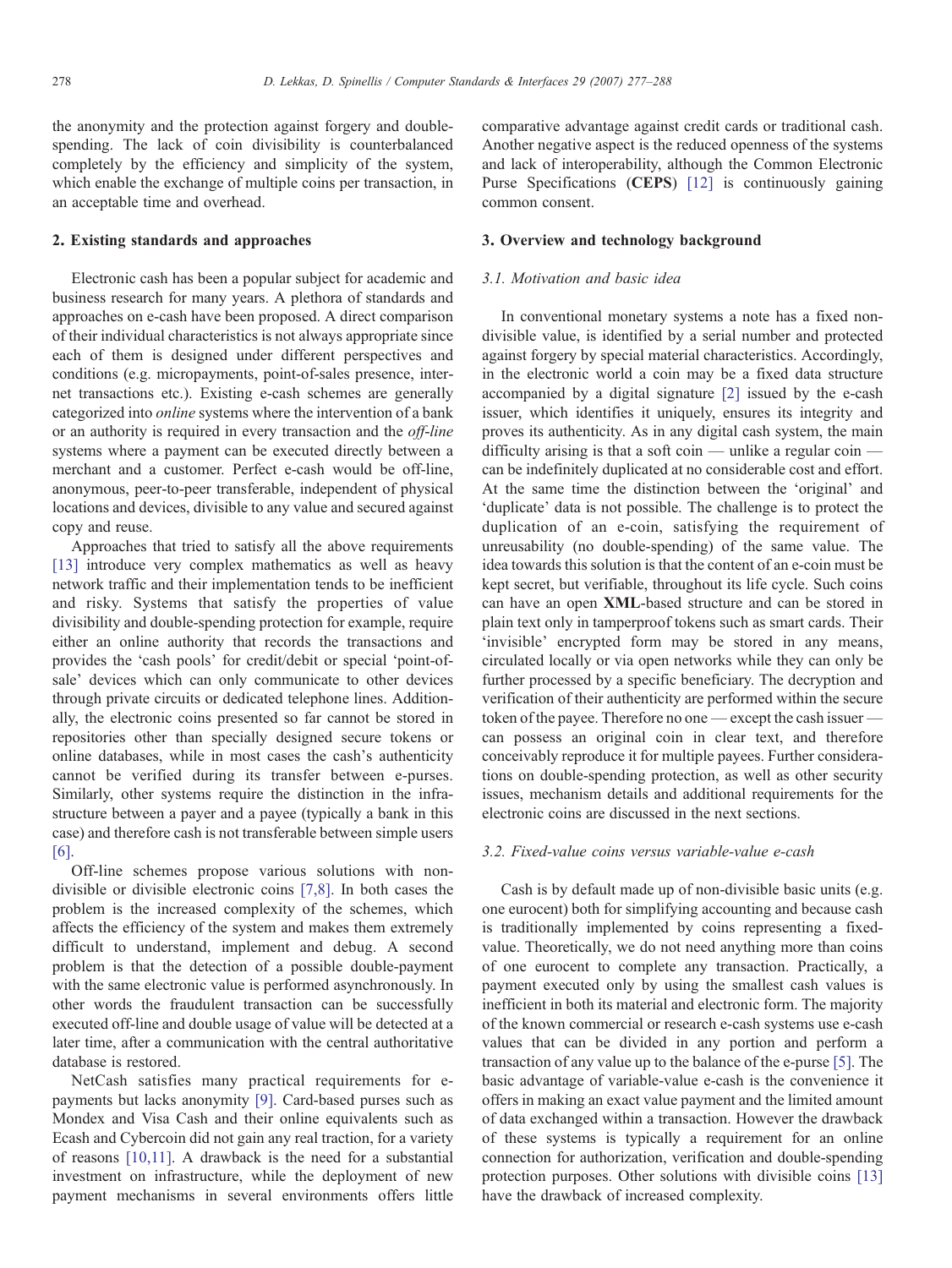Fixed-value coins on the other hand can be handled as autonomous structures and they exhibit a number of significant advantages:

- + simplicity and autonomy of storage and transmission procedures;
- + as fixed autonomous structures, their originality and integrity can be traceable at any point of their life cycle;
- + the e-cash issuer is always recognizable;
- + they may be distributed and stored in a protected form, which ensures that they cannot be duplicated and/or reused;
- + they promote interoperability as they may be independently used by heterogeneous systems;
- + their structure can be open and portable.

We cannot neglect though that fixed-value coins have also some disadvantages:

- − exact amount payments may fail in some cases, unless fixedvalues are set to the smallest possible unit;
- the exchanges needed to complete a transaction may be multiplied, since more than one coin exchange may be needed to make a payment;
- the size of an electronic purse is increased, since each coin is an independent data structure.

However, capacity and efficiency problems can be overcome (see Sections 6.2 and 6.3) and therefore the eventual exchange of multiple coins per transaction, does not considerably increase the total overhead. Consequently, the aforementioned important advantages of the fixed-value coins, give them a clear superiority in terms of simplicity, traceability and efficiency, as we will further analyze in the next sections.

### 3.3. Smart card security features and Public Key Infrastructure

Smart cards are widely considered as tamperproof devices that can be deployed in a variety of portable and secure applications. Smart cards in conjunction with relevant internal (executed within the smart card) and external processes contribute to the construction of highly secure information infrastructures [\[14\]](#page-11-0). Multi-application or application-specific smart cards are essential for the full exploitation of public key cryptography since they provide a highly secure means for generating, storing and using cryptographic keys [\[3\]](#page-11-0), for encrypting and decrypting data, for producing and verifying electronic signatures as well as for integrating other secure internal applications. Many smart cards also have built-in functions for the management of digital certificates [\[15\],](#page-11-0) which are issued by trusted authorities namely the Certification Services Providers (CSP) and constitute public evidence that a specific public key belongs to a named physical or logical entity. Such smart cards are able to perform basic and advanced cryptographic functions internally, providing confidentiality, authentication, information integrity and non-repudiation, in an indisputable manner.

The most important characteristic of smart cards that gives value to the proposed solution is their capability of providing

various levels of Access Conditions (AC) for different areas (directories) within their file structure. A storage area in a smart card can be configured for storing sensitive or confidential data (e.g. keys) that must never be exported to any external application, but can be used only by specific internal functions. This is a key feature of smart cards that is exploited by our proposed solution for the secure storage of electronic coins, keys and related information in clear text that is never exposed to the public, including the cardholder herself.

A typical smart card with a crypto-processor that is widely used in the market for public key applications as a personal identification token or a digital signature generator device, has a customizable file structure [\[16\]](#page-11-0) and a number of built-in commands providing basic functionality. A typical file structure of a PKI-enabled smart card, has built-in directories with Access Conditions such as 'NEVER', 'ALWAYS', 'AUT KEY' denoting respectively that data cannot be externally accessed or they are public or they can be accessed by a user authenticated with the relevant key or PIN. The file system of a smart card is of course further customizable, while it can also host custom applications and code written in Java or .NET platforms.

### 4. Solution requirements and features

# 4.1. Assumptions

The proposed solution is built upon two basic assumptions that are very common in any relevant security-sensitive application:

- 1) A smart card is considered as a tamperproof device for storing and processing sensitive data such as cryptographic keys [\[3\]](#page-11-0).
- 2) The Public Key Infrastructure is an acceptable trustestablishment mechanism for all parties involved and the relevant algorithms used for data encrypting, hashing and signing are strong and valid [\[17\]](#page-11-0).

### 4.2. Functional architecture

The principle of the proposed mechanism is that *electronic coins* (e-coins) are data structures that represent real fixed and nondivisible values, stored in a protected area of the EEPROM of a smart card, which also offers specific processing capabilities. Ecoins can be securely transferred from one smart card to another by a cryptography-based application that consists of several internal (protected within the smart card) and external (in the Application Program Interface (API) or a device) functions. According to the relevant abstract functional model shown in [Fig. 1](#page-3-0) we distinguish the 'Protected space' where data is accessible only by internal methods and the 'API space' where data may be available to any external API that handles the communication with the smart card and the public network. The two separate spaces are represented by UML (Unified Modeling Language) classes. The smart card enabled for this application will be referred to as an electronic purse (e-purse). An e-purse can be used in any card reader mounted in a device such as an ATM, a POS terminal device or a PC. Transactions may be executed over any open or private network.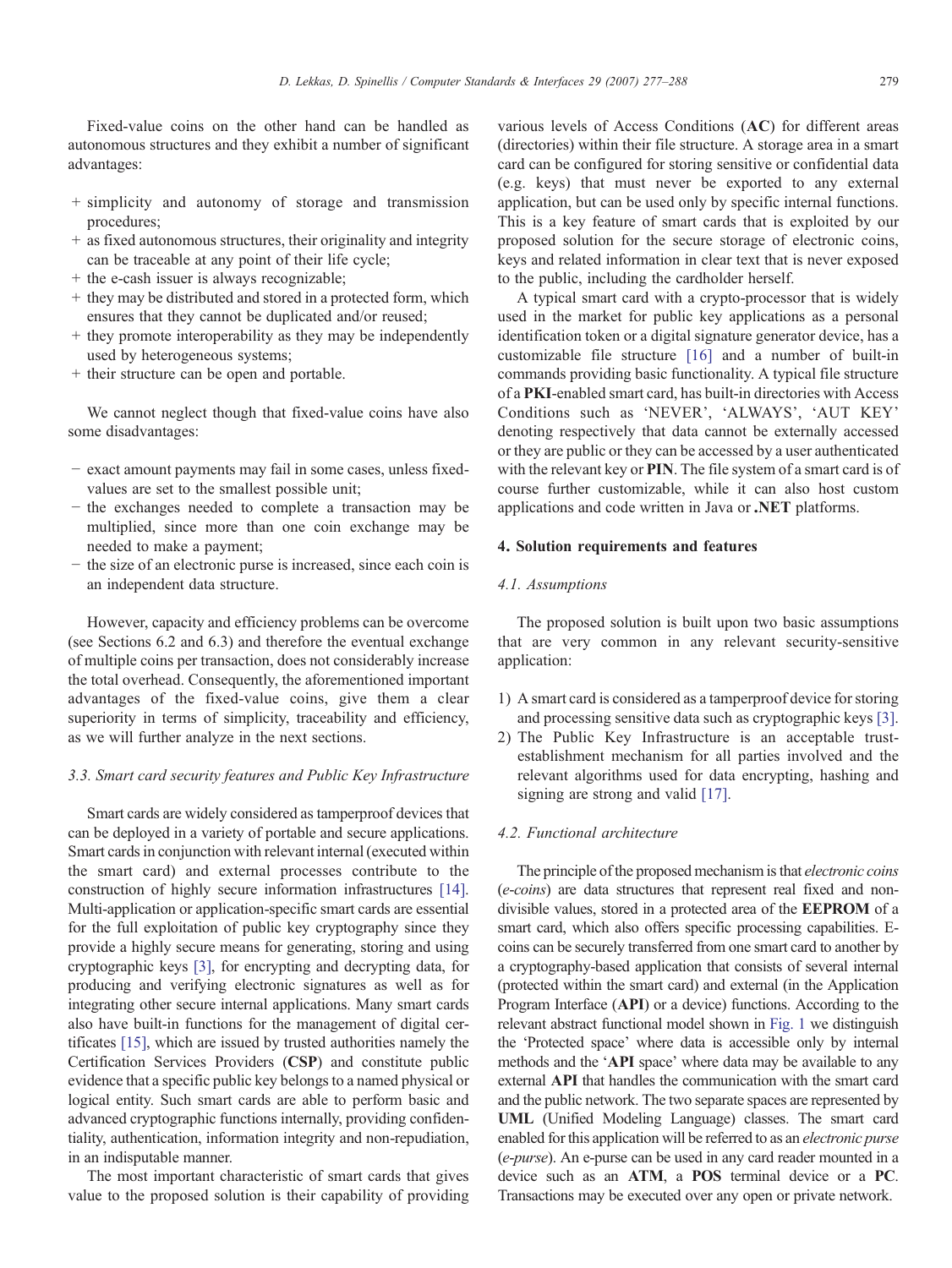<span id="page-3-0"></span>

Fig. 1. Abstract functional model.

#### 4.3. Personalization of e-purse

The construction of the smart card and the personalization of the e-purse are security-critical procedures that must be performed by authorized entities with a security level analogous to a mint that prints regular notes [\[18\].](#page-11-0) A typical PKI-enabled smart card [\[16\]](#page-11-0) has all the necessary built-in functionality for generating and storing keys, as well as for encrypting/decrypting and signing data needed for the implementation of the solution. Except for the basic file structure of a smart card with PKI crypto-processor, some additional elementary files are needed for the storage of plain text e-coins and related Circulation Counters (see Section 4.7) with strict access conditions, as described in Table 1. Due to smart card EEPROM capacity restrictions, the data structures are stored in raw binary values rather than in their XML form, requiring approximately

150 bytes per e-coin, according to the schema presented in Section 5.1. The trusted internal functions for depositing and withdrawing an e-coin by decrypting and encrypting **XML** data respectively must be also installed in the smart card during its formatting–personalization phase.

### 4.4. Off-line trust model

The framework presented is based on specific trust relationships that are established between its basic actors and they must also be available off-line. The three basic actors of the system model, namely the *e-cash issuer*, the *payer* and the *payee*, have to trust each other that:

 $\circ$  the entity is authorized to act as an *e-coin issuer* or an *e-coin* user;

| Table 1                                                       |  |
|---------------------------------------------------------------|--|
| Additional smart card files needed for the e-coin application |  |

| Directory<br><b>ID</b> | Elementary<br>file <b>ID</b> | Description                    | File type                 | Length                         | Access conditions       |                           |                            |                          |
|------------------------|------------------------------|--------------------------------|---------------------------|--------------------------------|-------------------------|---------------------------|----------------------------|--------------------------|
|                        |                              |                                |                           |                                | Read bin or<br>dir next | Update bin<br>or decrease | Increase or<br>delete file | Create record<br>or file |
| 5F01                   |                              | Coin application<br>directory  | DF                        |                                | Aut key1                | N/A                       | Aut key1                   | Aut key1                 |
|                        | 0020                         | Min e-coin version<br>accepted | Transparent<br>EF         | 2 bytes                        | <b>ALW</b>              | <b>NEV</b>                | <b>NEV</b>                 | <b>NEV</b>               |
|                        | 0100                         | Coin records                   | Fixed-length<br>linear EF | $\sim$ 150 bytes<br>per record | <b>NEV</b>              | Aut key1                  | <b>NEV</b>                 | <b>NEV</b>               |
|                        | 0200                         | Circulation<br>counters        | Fixed-length<br>linear EF | 6 bytes<br>per record          | <b>NEV</b>              | Aut key1                  | <b>NEV</b>                 | <b>NEV</b>               |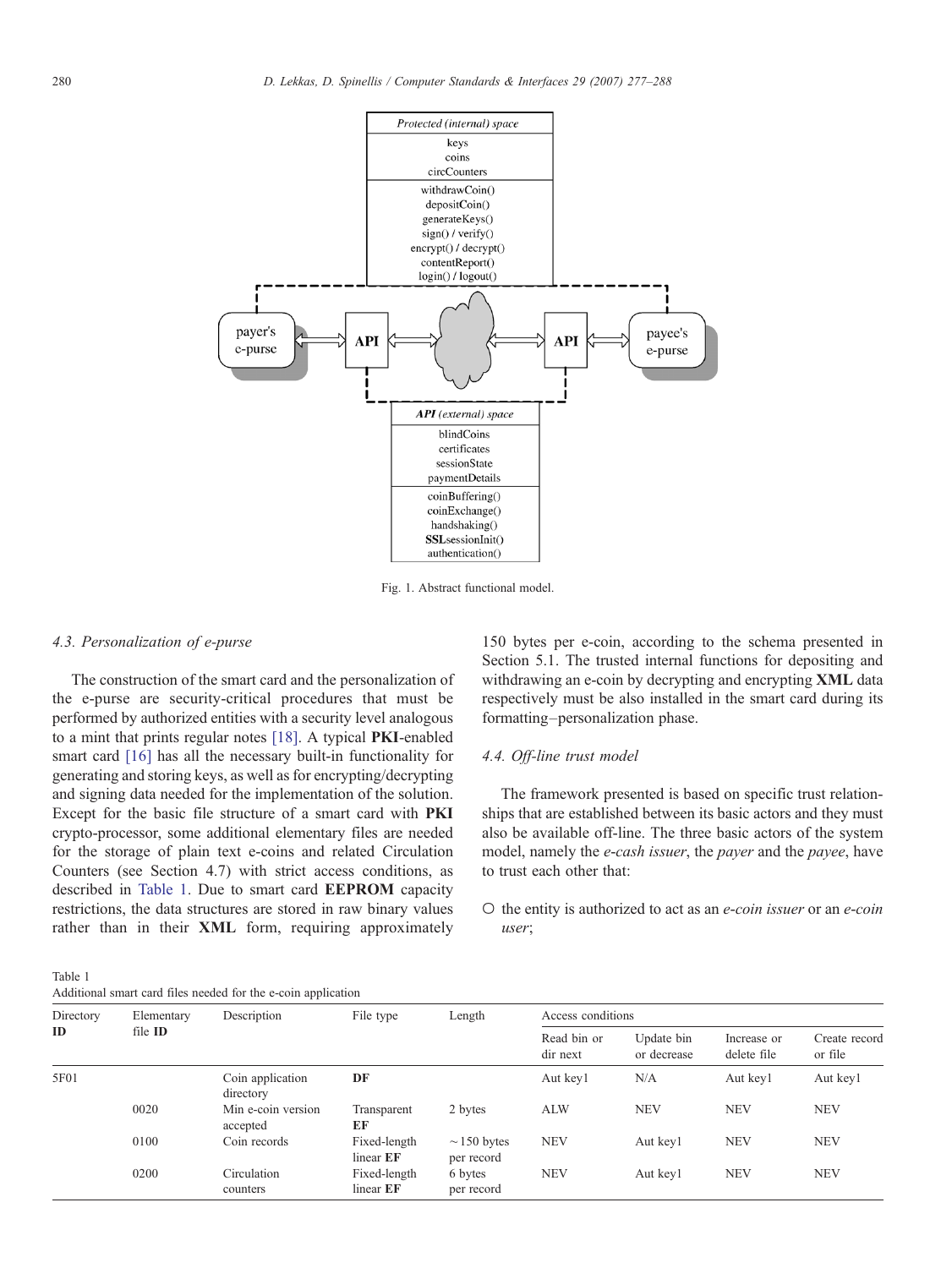- $\circ$  the cryptographic keys used for e-coin operations are valid and proper (i.e. stored and used within a smart card and nonexportable to any external application);
- the identity details an entity presents for authentication and signature purposes, are real.

A PKI gives us a strong solution for the fulfillment of the above requirements. A fourth trusted actor, a Certification Services Provider (CSP) is added to the model and allows the establishment of trust relationships in a highly scalable manner, with the aid of the technology of digital certificates. The CSP issues digital certificates to the other participants providing them with the basic PKI functionalities of authentication, digital signature and encryption, by binding their smart cardbased keys to their identity details. A certificate usage extension (such as one based on the X.509 certificate extensions [\[15\]](#page-11-0)) determines whether an entity is authorized as an e-coin issuer or an e-coin user. It is also important to ensure that certificates are issued explicitly for keys generated within the e-purse, for security reasons explained in Section 6.1.2.

Consequently, the trust relationships needed for the operation of the model are centralized, with every participant acting as a 'relying party' and trusting the CSP [\[20\]](#page-11-0) rather than building a web-of-trust. The derived trust relationships between the e-cash issuer, the payer and the payee, as depicted on Fig. 2, are the result of trust transitivity, a common characteristic of the PKI. Technically, an entity that trusts the CSP is recognizing the validity of its digital certificate and therefore the CSP certificate (usually self-signed) has to be distributed in a trusted way. A key property of our trust model is that the functions for the establishment of trust are only preliminary and the management of trust thereafter remains mainly off-line. There is, however, a requirement for periodical online connection (according to the policy of the CSP) in order to retrieve the Certificate Status Information that denotes eventual certificate revocations due to e-purse compromise or other reasons.

Besides the technical details, there are many other considerations on the establishment and the management of trust against a CSP [\[17\].](#page-11-0) The notion of trust against a CSP could be defined as the customer's certainty that the CSP is capable of providing the required services accurately and infallibly, a certainty which also expresses the customer's faith in its moral integrity, in the soundness of its operation, in the effectiveness of its security mechanisms, in its expertise and in its abidance by all regulations and laws, while at the same time, it also contains the acknowledgement of a minimum risk factor, by the relying party. In any case, the issuer of a digital certificate may be an individual Certification Services Provider or a separate role within the banking system itself, acting as a Trusted Third party. Nevertheless, it is permitted and in some cases desired [\[18\]](#page-11-0) that the roles of e-cash issuer and of CSP are performed by separate non-bank entities.

### 4.5. Origin of electronic coins

In a conventional monetary system, a sole central bank is responsible for producing and issuing value in the form of cash of a specific currency. In electronic cash again a central bank or another authorized entity is responsible for manufacturing electronic value in an unforgeable form, which is then securely distributed via the banking system. The electronic cash manufacturer will be referred to as the e-cash issuer. The construction of e-coins of specific values is performed by the ecash issuer by digitally signing an XML data structure as described in Section 5.1. Any user thereafter will be able to trace the originality of the e-coins by validating the digital signature of the issuer. The e-cash issuer will also be responsible for performing auditable procedures, for keeping track of the issued coins and for destroying them at the end of their life cycle. As in conventional banking systems the processes of money issuance and destruction should be governed by strict regulations.

The *origin traceability* of the exchanged e-coins at any point of their life cycle is one of the strongest characteristics that differentiates the proposed solution from all other schemes. The



Fig. 2. Off-line trust model.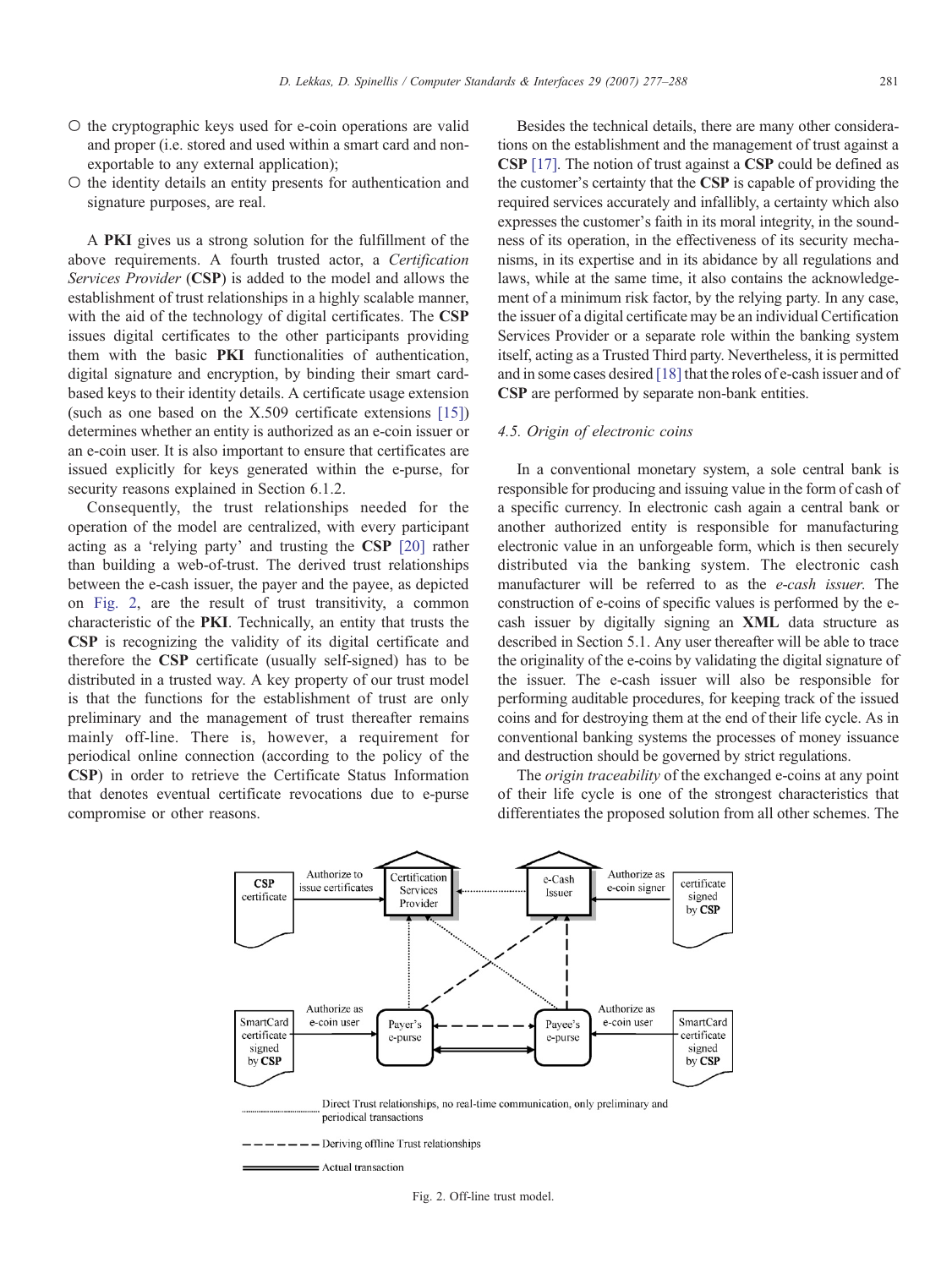advantages of the approach are that it protects the e-coins against forgery, while it enables their easy peer-to-peer off-line storage and exchange, in the same way as regular cash is handled.

### 4.6. E-coin life cycle

The time of validity of electronic coins is limited, in order to reduce its exposure to the public, limit the size of the smart card-based coin circulation counter database (see next section) and to keep a control on its circulation. The life cycle of an ecoin ends upon the fulfillment of one or more of the following conditions:

- 1. The expiration date of the e-coin is reached.
- 2. The circulation counter reaches its limit (the limit is either denoted by the e-cash issuer or by the physical size of its storage).
- 3. The certificate of the e-cash issuer who signs the e-coin is expired or revoked.

Upon its invalidation the e-coin remains in the e-purse, while it cannot be further used for transactions. It can only be returned to a distributor, who exchanges it with valid coins. The distributor, in turn, returns the invalidated e-coins to the e-cash issuer who records their destruction and issues new valid coins, abiding by the rules of the monetary system.

#### 4.7. Double-spending protection

Conventional coins and notes are distinct entities, which cannot be double-spent or duplicated at a reasonable cost and effort. Contrarily, e-coins are made of data, which is the only commodity that can be unconditionally copied and reused without any measurable cost. As in any e-payment system, the protection against double-spending (i.e. unreusability) of the ecoins is a main security concern. In our proposal, unreuseability is achieved in two phases:

- 1) No replay to different payees: Once an e-coin is withdrawn (and deleted) from a smart card by the trusted smart processes, it is encrypted with the public key of the intended payee. Consequently the blind e-coin can only be processed and deposited by one only beneficiary, while it is useless to any other party.
- 2) No replay to the same payee: It is obvious that a replayed (uniquely identified) e-coin that is already stored in the epurse of the payee will not be accepted. In case, however, the payee withdraws (spends) the specific e-coin before it is replayed to her, we need an additional mechanism to keep track of the e-coins that are already processed by the e-purse and thus reject any attempt to re-deposit them. We introduce the Coin Circulation Counter (CCC) which accompanies each e-coin throughout its life-span, it is attached out of the signed part of the e-coin but within the encrypted data and it is increased by one unit each time a coin is deposited in a smart card. The e-purse keeps track of the ID of any e-coin deposited together with its CCC at that moment, building a

'mini database' within the tamperproof device, according to the paradigm of 'observers' [\[19\].](#page-11-0) The e-purse will accordingly reject any incoming e-coin with the same (or less) CCC since this will indicate an attempt to replay a payment that is already executed and completed. An e-coin with a greater CCC than the one stored in the e-purse will be accepted, since this indicates that the e-coin was legally transferred to other payees and then it was legally circulated back to the initial e-purse. The usage of CCC in the exchange protocol is further analyzed in Section 5.2.

The Coin Circulation Counters may serve also as an *audit* mechanism. The CCC database of an e-purse can be transmitted and recorded by the central e-cash issuer, when the e-purse eventually goes online. This central database of CCCs can be used as a secondary fraud-protection mechanism, even in the case of smart card compromise, since it can (asynchronously) detect the existence of identical CCCs in different e-purses, indicating double-spending.

# 4.8. Store e-coins anywhere

Smart cards impose some capacity restrictions in exchange for their small size and mobility. An important feature that adds value to our solution is the possibility of using any external storage media to 'buffer' e-coins. Especially in cases where the transaction volume is high and mobility is not a primary concern (e.g. a bank or a store) the blind e-coins may be stored in any media. This is achieved by simply withdrawing e-coins form the e-purse while the declared beneficiary is the payer herself. Specifically, the ecoins are encrypted with the public key of the payer (and not the payee), they are not transmitted but stored and the payer is the only person who can reuse them. As described in the detailed steps in Section 5.2 an e-coin is legally withdrawn, stored elsewhere and then legally deposited back in the same e-purse.

# 5. Implementation

### 5.1. Data structures

The basic data structures used by the proposed framework are the plain text e-coin stored in the smart card and the encrypted e-coin that may be externally stored. A generic XML schema [\[4\]](#page-11-0) that incorporates all the requirements and features described in the previous sections is shown below.

The basic e-coin structure consists of three parts: a) the main e-coin information provided by the e-cash issuer such as value (integer expressed in the smallest unit of the currency, multiplied by a scaling factor), currency, version and identification that are signed; b) the information necessary for the recognition and the verification of the signature and the signature value; and c) the coin circulation counter that resides out of the signed part and is changing while the e-coin is circulating.

The structure of the blind e-coin that can be externally stored consists of the binary value of the encrypted e-coin and the digital certificate of the beneficiary, for reference purposes.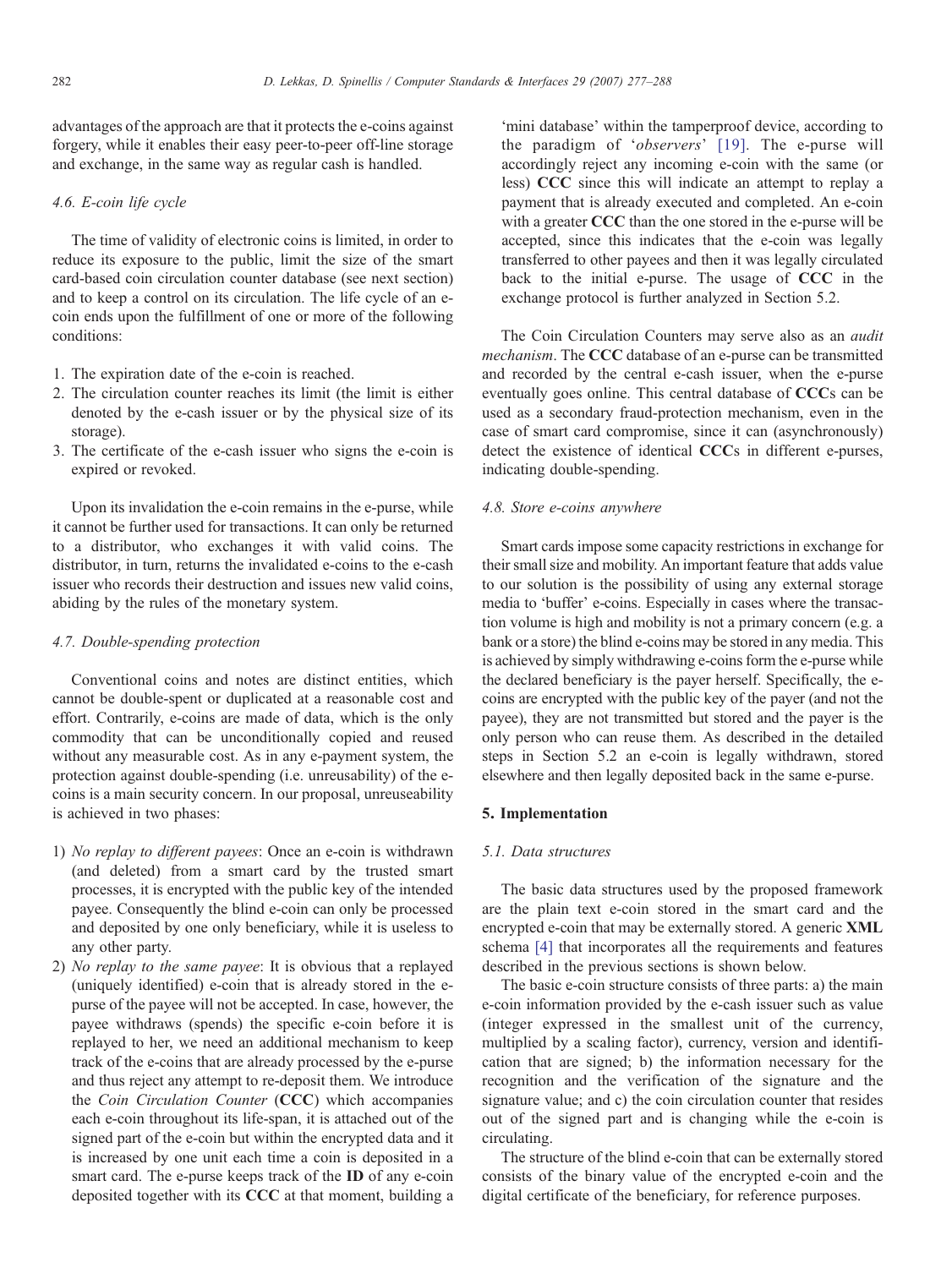<schema targetNamespace=http://coins.org/  $xmlns:c=http://coins.org/$ xmlns=http://www.w3.org/2001/XMLSchema $\geq$  $\leq -1$ . e-coin structure processed within the smart card  $\geq$  $\leq$ element name= $\leq$ oin $\geq$  $\leq$ complexType name=coinType $\geq$  $<$ sequence $>$ <element ref=c:signedData/>  $\leq$ element ref= $\&$ :signatureInfo $\&$ <element name=coinCirculationCounter' type= unsignedShort/>  $\le$ /sequence>  $<$ /complexType $>$  $\le$ /element $>$  $\leq -1a$ . signed part of e-coin  $\Rightarrow$ <element name=signedData> <complexType name=sdType>  $<$ sequence $>$ <element name=version'type=unsignedShort/>  $\leq$ element name=coinID' type=unsignedInt /> <element name=currency'type=c:currencyID/> <element name=value/type=c:valueType/> <element name=scalingFactor' type=unsignedShort/>  $\leq$ element name=issuerID' type=unsignedShort/>  $\leq$ element name= $\leq$ xpires'type=unsignedInt $\geq$  $\leq$ element name=circulationLimit' type=unsignedShort />  $\le$ /sequence $>$  $<$ /complexType $>$  $\le$ /element $>$  $\leq -1b$ . signature part of e-coin  $\geq$  $\leq$ element name=signatureInfo $\geq$  $\leq$ complexType name=siType $\geq$  $<$ sequence $>$  $\leq$ element name=signatureMethod' type=string /> <element name=signatureValue'type=base64Binary/>  $\le$ /sequence>  $<$ /complexType $>$  $\le$ /element $>$  $\leq$  2. structure for externally stored (buffered) blind  $e\text{-}coins \rightarrow$ <element name=bufferedCoin >  $\leq$ complexType name=atType $\geq$  $<$ sequence $>$  $\leq$ element name=blindCoin'type=hexBinary/> <element name=payeeX509Certificate'type=' base64Binary/>  $\le$ /sequence>  $<$ /complexType $>$  $\triangle$ element $\triangleright$  $\leq$  - user defined data types  $\Rightarrow$  $\leq$  – currency data type - ISO code, 3 characters  $\Rightarrow$  $\le$ simpleType name=currencyID  $\ge$  $\epsilon$  -restriction base=string  $\epsilon$  $\text{SminLength value}=3/5$  $<$ maxLength value= $3/$ 

 $\leq$ ?xml version=1.0' encoding= UTF-8? $>$ 

```
\le/restriction>
\le/simpleType>\leq data type for coin value - min 1 unit (e.g. cent) multiplied
by scaling Factor \rightarrow\leqsimpleType name=\veealueType\geq\epsilonrestriction base=unsignedInt \epsilon\leqminInclusive value=1/\geq\le/restriction>
\le/simpleType>
```
# $<$ /schema $>$

### 5.2. Transaction protocol

The procedures needed to perform a complete transaction on both the payer and the payee sides are either internal (built-in within the smart card) or external (executed in the API level) as described in Section 4.2. This section describes the protocol for the exchange of one e-coin between two parties Alice (payer) and Bob (payee), as well as the steps required for the external buffering of e-coins. The protocol for Blind Electronic Coin (BEC) exchange incorporates and satisfies all the requirements listed in Section 4. It is assumed that the basic cryptographic functionality of the smart card is already implemented (e.g. PIN authentication, key generation, sign/verify, encrypt/decrypt). The notation used is presented in Table 2 and the basic procedures of coin exchange and coin buffering follow:

# 5.2.1. Coin exchange transaction

### 1.  $B \rightarrow A:\nu$ , CRT<sub>B</sub>

Bob requests from  $Alice$  an e-coin of value  $v$  and sends his certificate for convenience in payee's identification and keys usage.

2. A (internal processes):  $IF$  e-coin of value  $v$  exists in epurse THEN withdraw coin:

a. Retrieve  $C_{i,v}$  including  $\mathbf{CCC}_{i,A}$  from internal protected storage

b. Compute  $B_{i,v} = e(C_{i,v}, P_B)$  and return  $B_{i,v}$  to **API** 

c. Delete  $C_{i,v}$  from internal storage but keep  $\mathbf{CCC}_{i,A}$ 

# 3.  $A \rightarrow B:B_{i,v}$

Transmit blind e-coin or failure code to Bob.

4. B (internal processes):  $IF$  e-purse space is sufficient  $THEN$ deposit coin:

```
a. Compute C_{i,v} = d(B_{i,v},S_B)
```

| Table |  |
|-------|--|
|       |  |

| Notation used for the <b>BEC</b> exchange protocol |                                                                                     |  |  |
|----------------------------------------------------|-------------------------------------------------------------------------------------|--|--|
| $C_{i,v}$                                          | Plain text e-coin of value $\nu$ with unique <b>ID</b> i ( <b>XML</b> element coin) |  |  |
| $B_{i,v}$                                          | Blind e-coin of value $\nu$ with <b>ID</b> i                                        |  |  |
| $P_A$ and $S_A$                                    | Public and secret key of payer <i>Alice</i> respectively                            |  |  |
| $P_R$ and $S_R$                                    | Public and secret key of payee <i>Bob</i> respectively                              |  |  |
| $\text{CRT}_4$ and                                 | Digital certificates of <i>Alice</i> and <i>Bob</i> respectively                    |  |  |
| $CRT_R$                                            |                                                                                     |  |  |
| $\mathbf{CCC}_{i}$ and                             | Circulation Counter of Coin <i>i</i> stored in e-purse of <i>Alice</i> and in e-    |  |  |
| $\mathbf{CCC}_{iB}$                                | purse of <i>Bob</i> respectively                                                    |  |  |
| e(D, K)                                            | Asymmetric encryption of data $D$ using key $K$                                     |  |  |
| d(D, K)                                            | Asymmetric decryption of cipher $D$ using key $K$                                   |  |  |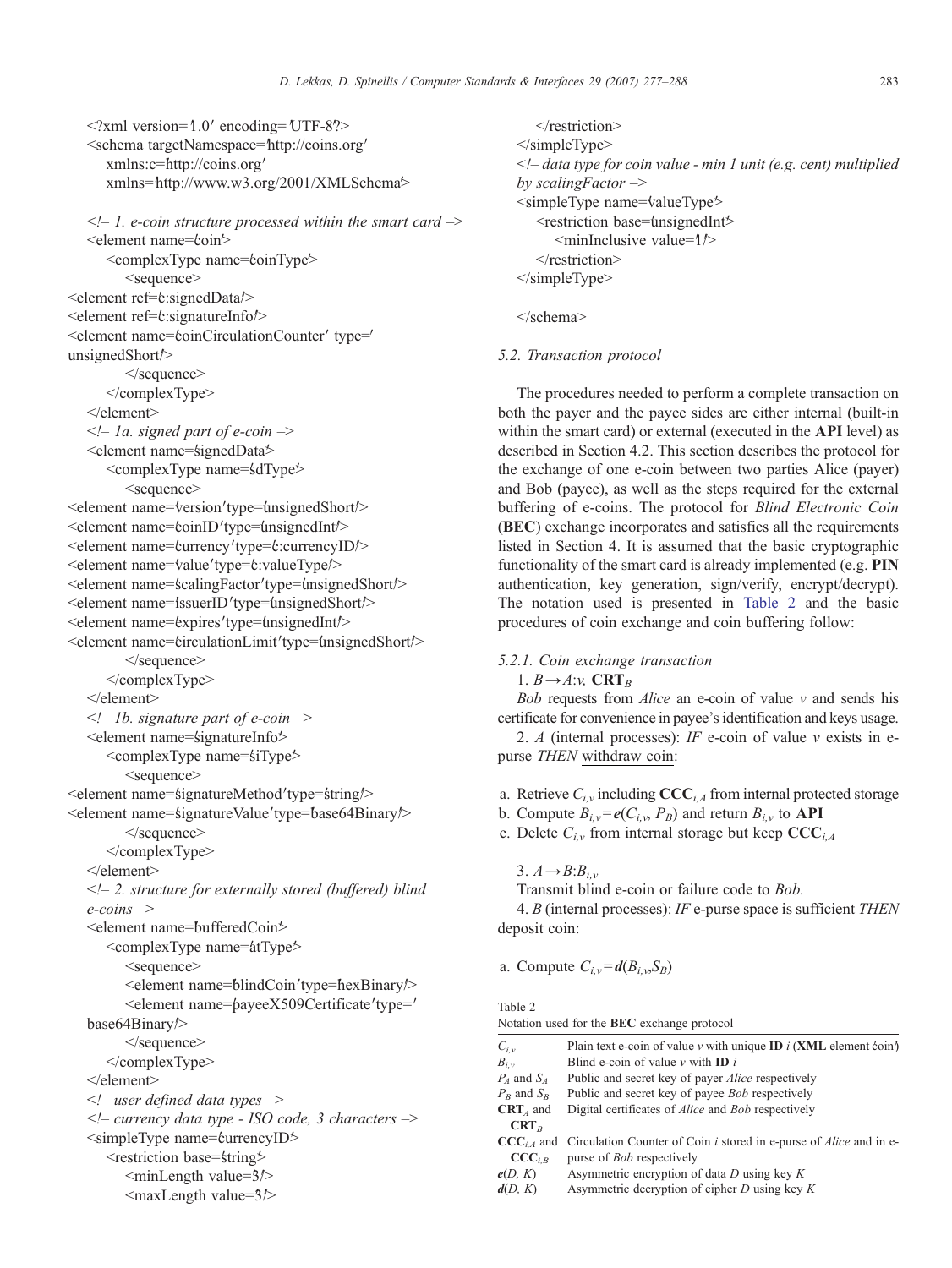- b. IF expiration date of  $C_{i,v} \leq Today AND$
- c.  $\mathbf{CCC}_{iA} \leq Circulation$  limit AND
- d. CCC<sub>i,B</sub> does not exist OR CCC<sub>i,A</sub> > CCC<sub>i,B</sub> AND
- e. Signature of  $C_{vi}$  is valid and trusted AND
- f. Version of  $C_{vi} \geq$  card's minimum acceptable coin version **THEN**
- g. Store  $C_{i,v}$  in the smart card

### 5.  $B \rightarrow A$ : ACK

Return acknowledgement or failure code to the payer Alice.

#### 5.2.2. Coin external buffering

- 1. A: Alice withdraws coin from her e-purse as per step 2 above, except  $B_{i,v} = e(C_{i,v}, P_A)$  in step 2b.
- 2. A:  $B_{\nu i}$  is now handled by external API and can be stored in any media for a required period, together with  $\text{CRT}_A (\text{XML})$ element bufferedCoin')
- 3. A: Alice deposits coin back to her e-purse as per step 4 above, except  $C_{i,v} = d(B_{i,v},S_A)$  in step 4a.

Some obvious informational internal functions are necessary for reporting the status of the e-purse, such as:

Total balance  $\sum_{i=1}^{N} C_i$  where  $C_i$  is an e-coin of any value and N is the total number of e-coins

Coin report  $\left\{ \sum_{i=1}^{n1} \right\}$  $i=1$  $C_{i,v1}, \sum^{n2}$  $i=1$  $C_{i,v2}, \ldots, \sum^{nk}$  $\sum_{i=1}$  C<sub>i,vk</sub>} where {v<sub>1</sub>, v<sub>2</sub>, ...,  $v_k$ } is the set of all possible coin values.

### 6. Security and usability considerations

### 6.1. Characteristics of presented electronic coins

The evaluation of an electronic payments scheme mainly depends on the satisfaction of specific characteristics from the technological, usability and security points of view [\[21\]](#page-11-0). The optimum balance between usability, security, privacy, scalability, interoperability, cost and other nonfunctional characteristics will determine the acceptance of a payment system by the market. The proposed framework satisfies all the basic requirements at a very high level as it is demonstrated by the following presentation of its characteristics.

# 6.1.1. Usability characteristics

P2P transferability: The e-coin can be theoretically indefinitely transferable between e-purse users without the intervention of any authority and freely transmitted or stored in its encrypted form, in insecure means. There is no distinction between clients and merchants in terms of infrastructure, protocols and functionality. In order to reduce the exposure of an e-coin to possible cryptanalysis or other malicious treatment, it is invalidated either when its expiration date is reached or when its circulation counter reaches its physical or configured limit.

Openness and interoperability: The protocol and the data structures used by the system are completely open. Standard PKI-enabled smart cards are used, data structures are XMLbased, open and interoperable and APIs may be implemented in any platform. Existing applications may easily integrate an interface to use an e-purse, to store and process e-coins and to communicate with other e-coin users.

Applicability and cost: The payment system is suitable for personal, merchant, bank and remote Internet-based usage. In any case the same applicability rules apply, being that a) the user possesses a smart card based e-purse with the relevant keys, b) the user is authorized as an e-coin user by possessing a proper digital certificate and c) the user has the necessary infrastructure. The infrastructure is simple, low-cost and consists of a common ISO-7816 smart card reader and a simple application program interface which may reside either on a client's PC, on a POS device or offered as an ASP (Application Service Provision) web-based application. A present average cost of a smart card with a crypto-processor and 64 KB of EEPROM [\[16\]](#page-11-0), which can be indefinitely reused as an e-purse is 10 euros, while a smart card reader with serial or USB interface costs approximately 20 euros.

Ease of use: The coin exchange process is transparent for the end-user, who practically performs a transaction in three steps: a) identifies the payee through a public directory, by means of her digital certificate, b) authenticates to the smart card by entering a PIN, and c) selects an amount to transfer. The preliminary registration phase is also transparent, since the ecoin user will receive a pre-personalized smart card with built-in application, keys and digital certificate. Re-personalization of epurse (actually, a key renewal process) has to be made upon the expiration of certificates (e.g. every two years).

Efficiency: Efficiency considerations are particularly discussed in Sections 6.2 and 6.3, focusing on the storage capacity of an e-purse and the times of response for various processes.

Scalability: Transactions are peer-to-peer and not dependant on any centralized system which could possibly create bottlenecks and therefore there is no limit on the number of both ecoin issuers and users. CSP related functions, such as directory queries for Certificate Status Information (CSI) [\[22\]](#page-11-0) and certificates retrieval, are centralized and massive usage may occur in a large scale deployment. However this is not an important scalability concern, due to the low complexity and the sparse nature of the relevant directory queries.

Off-line usage: The proposed system operates in off-line mode and there is no need for an online centralized authority or application. A transaction can be completed on a peer-to-peer basis between two parties either remotely or physically present at the same location, without the need for any online third party. Online communication should be periodically available with the CSP for retrieving CSI data and with an e-coin distributor (e.g. a bank) for coin exchange/deposit/withdrawal.

Mobility: Since smart card based applications have the physical property of mobility, the e-coins stored in a personal epurse can be used at any location where the necessary infrastructure is available.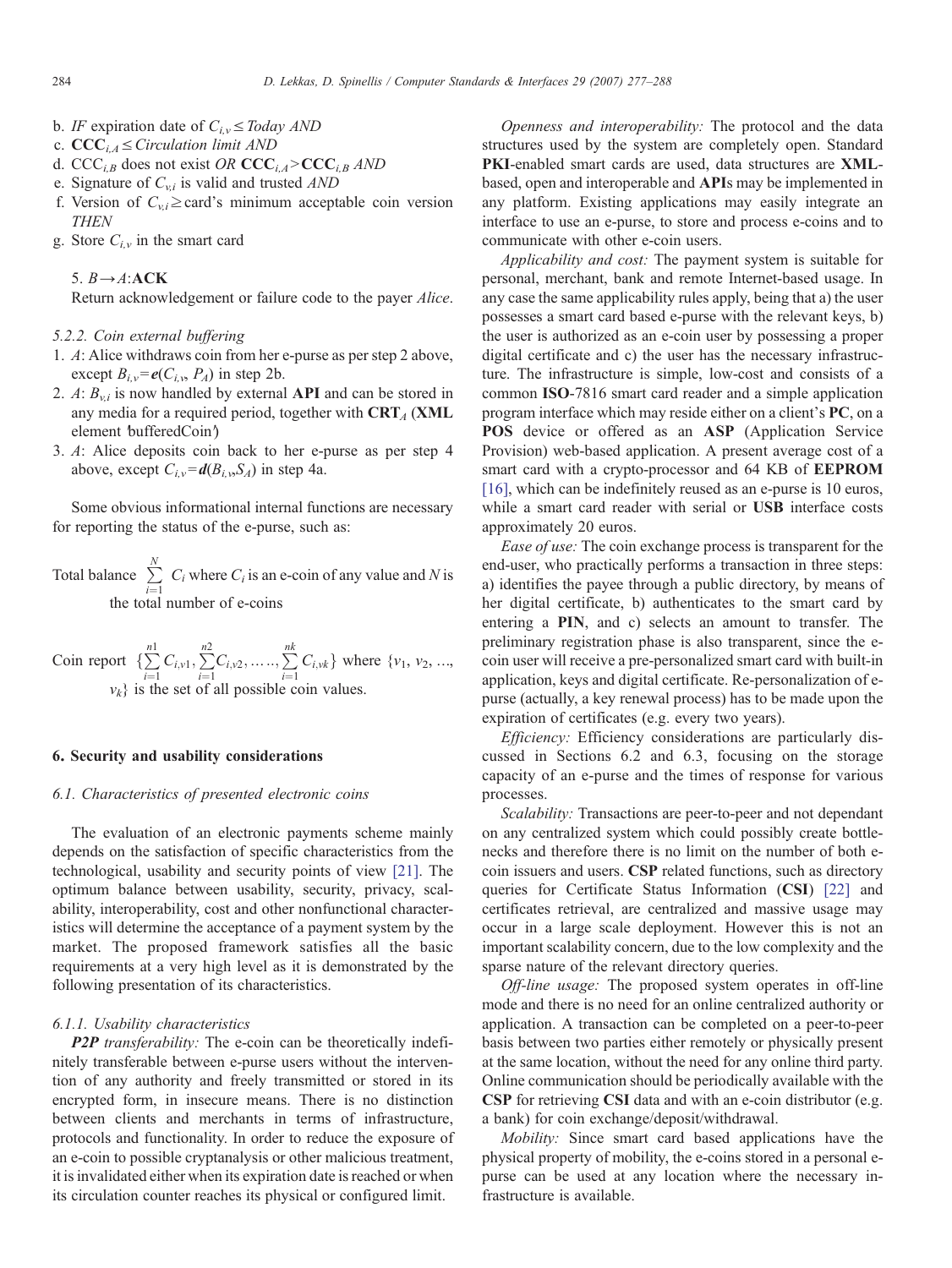#### 6.1.2. Security characteristics

Unforgeability: The authenticity of each e-coin is verifiable at any stage of its circulation, since it is digitally signed by its ecash issuer. A forgery of an e-coin would mean that the signature creation data (i.e. private keys) or the infrastructure of the e-cash issuer is compromised. Such a case should be as unlikely as the compromise of the infrastructure of a central bank issuing regular money. But even if the unlikely happens, an efficient certificate revocation mechanism [\[22\]](#page-11-0) would reestablish order in a short period with minimal consequences. Controlling also the version of the circulating e-coins is an additional mechanism against forgery. When the system suffers a serious compromise banks and merchants are upwards updating the minimum acceptable version of e-coins and thus, older version coins are quickly removed from the circulation.

Integrity: Any alteration in the content of the e-coin (in either its plain text or encrypted form) would invalidate it immediately, since it would render the signature of the e-cash issuer invalid.

Unreusability (protection against double-spending): An ecoin is never exported by a smart card in plain text, but is only visible in its encrypted form, addressed to a sole payee. Thus, once it is withdrawn from the e-purse, it has value only for the payee and it is useless for any other party. An attempt by an adversary to replay an e-coin multiple times to the same intended payee, will fail due to the existence of the Coin Circulation Counter, as it is described in detail in Section 4.7.

Anonymity and untraceability: The e-coins stored in an epurse do not include any information that connects them to any specific user [\[23\]](#page-11-0). Tracing money flows is impossible, since a specific coin cannot be correlated by an eavesdropper to one of the transaction parties, because the coin-ID and the coin-value are invisible during the transaction. As in regular cash and in all e-payment systems, the identification of the beneficiary is inevitable in order to initiate a transaction. Anonymity is assured for the payer, since according to the presented protocol she is not obliged to present any identification details.

Auditability: Audit information about the issuance and the circulation of e-coins may be collected at four levels: a) At the level of certification services where the procedures of registration and authorization of e-coin users and the issuance of digital certificates must be documented, controlled and auditable. b) At the e-cash issuer level who is responsible for keeping track of the issued and destructed coins. c) At the e-coin distributor level who may record transactions with authenticated users. According to the proposed scheme the distributor cannot record e-coin IDs but only value exchanges. d) At the e-coin user level who may record the values of her personal transactions, but not necessarily the identity of the peer party and definitely not coin IDs. Additionally, the logging of Circulation Counters by the e-cash issuer when an e-purse goes online can serve as a secondary fraud-protection mechanism, as described in Section 4.7.

### 6.2. Capacity considerations

Since smart cards are portable devices with limited EEPROM and ROM capacity, the applications based on them, must encounter this restriction. According to the indicative file structure of the smart card for the proposed application, the EEPROM must be able to store basic card information, keys, certificates, coins and circulation counters, while the built-in software must fit in the ROM of the smart card. The need for a large general purpose XML-parser is eliminated, since the internal functions themselves undertake to parse and built the specific XML structures described in Section 5.1, using minimal dedicated code.

The basic card information, such as serial number, PINs, external keys and cardholder information, together with the cryptographic key pairs, do not occupy more than 1000 bytes of EEPROM. A digital certificate for keys of 1024 bits, without long extensions, does not exceed the size of 3 KB.

A circulation counter for one coin consists of the coin ID plus a two-byte integer counter, 6 bytes in total. A circulation counter must be stored in the card for every distinct coin ever deposited in the card, presently and in the past and they can be deleted only after PKI keys renewal. Assume that an active epurse user performs 4 transactions per day with an average of 3 coins exchange per transaction, giving 8760 distinct coin deposits within a 2-year period (a life cycle of 2 years for a 1024 PKI key pair is common). Assuming that all 8760 e-coins are different and none of them is re-circulated, 8760 circulation counters must be stored and therefore 51 KB are needed for their storage. This structure can be further optimized by adding to each circulation counter the coin's expiration date in the form of a scaled, rounded-up byte-sized value. Entries for coins that have reached their expiration date can then be removed from the smart card's storage.

A usual EEPROM capacity for smart cards that are today in mass production by various vendors is 128 KB, while smart cards of 512 KB or more EEPROM are already announced [\[24\].](#page-11-0) Considering all the abovementioned storage requirements, a 128 KB smart card will leave 73 KB free for storing electronic coins. An electronic coin in plain text in the previously presented XML form, but with fixed-length binary values only and without the XML tags has a maximum size of 22 bytes plus the size of the e-cash issuer's digital signature (see XMLschema in the Appendix). An RSA-SHA-1 digital signature produced by a 1024-bit key is 128 bytes long [\[16\].](#page-11-0) Therefore each coin will occupy a fixed length of 150 bytes. Accordingly, a 128 KB smart card will be able to store approximately 500 ecoins of various values, a quite satisfactory number for a personal e-purse. The usage of signature algorithms that produce smaller signature values [\[25\]](#page-11-0) can further increase the number of stored e-coins. The smart card capacity requirements for the proposed application are summarized in [Table 3.](#page-9-0)

At the side of a bank or a merchant, the e-purse capacity requirements are increased and since mobility is not required, the smart cards should be used in conjunction with external coin buffering as described in Section 4.8, which practically removes any limit restrictions from the capacity of the application. Alternative solutions also exist, such as the secure emulation of smart cards by software [\[26\]](#page-11-0) in which case the whole application resides on a regular computational system, without any measurable capacity restrictions.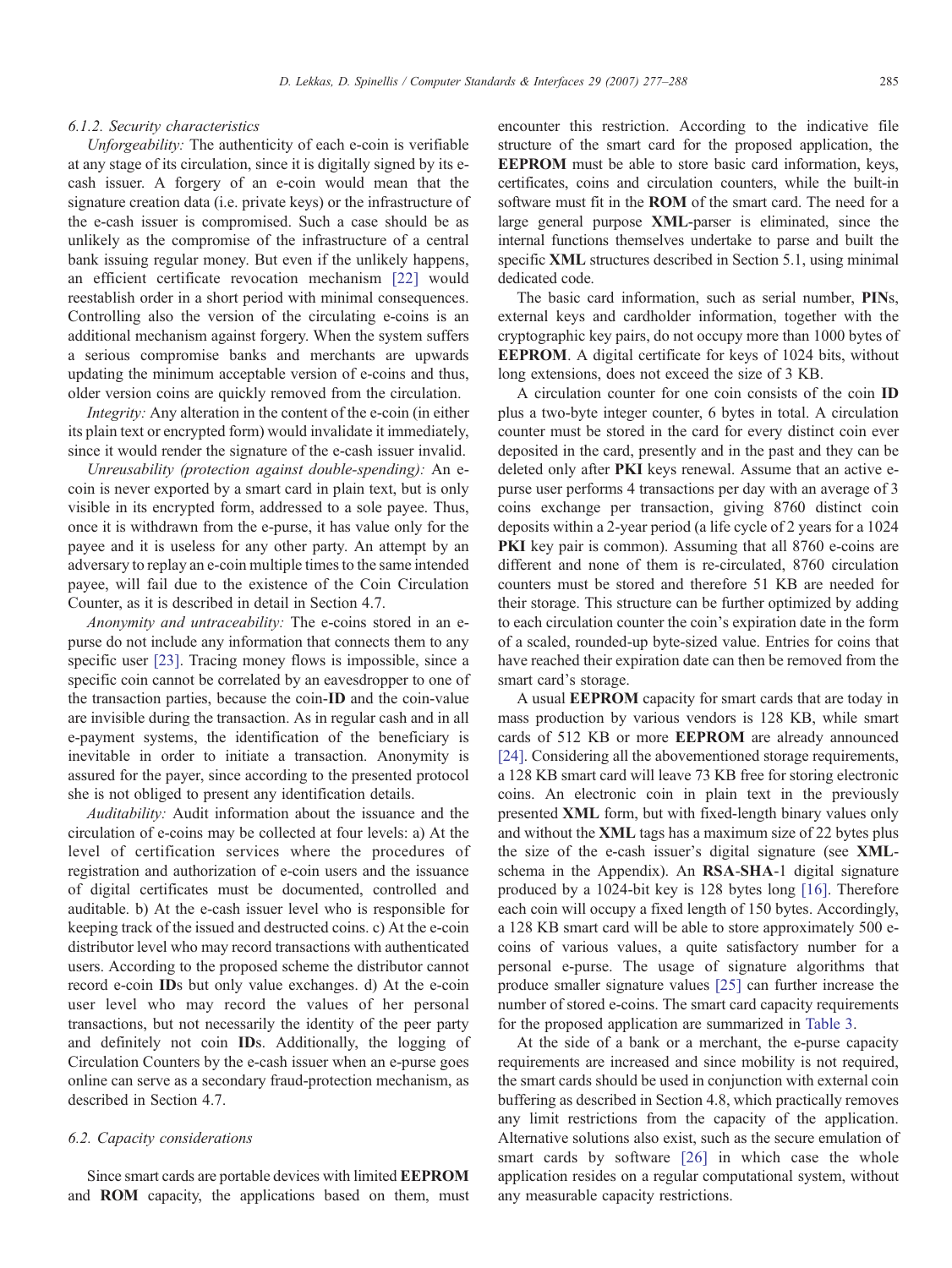<span id="page-9-0"></span>Table 3 Indicative smart card capacity requirements

| Item stored                                    | Size per record<br>(bytes) | Number of<br>records | Approximate total<br>space required |
|------------------------------------------------|----------------------------|----------------------|-------------------------------------|
| Basic card information<br>& cryptographic keys | 1024                       |                      | 1 KB                                |
| Digital certificate                            | 3000                       |                      | 3 KB                                |
| Coins                                          | 150                        | 500                  | 73 KB                               |
| Circulation counters                           | 6                          | 8760<br>Total:       | 51 KB<br>128 KB                     |

#### 6.3. Performance considerations

The basic factor that seriously affects the performance of a smart card-based application is the response of various cryptographic operations performed within the processor of the smart card. The described framework must not be considered as suitable for tick-based payments (e.g. phonecards) since it is based on public key cryptographic functions executed within the crypto-processor of the smart card [\[27\]](#page-11-0). However the efficiency of the system is perfectly acceptable for automatic or online purchasing, based on the following measures for a typical PKI-enabled smart card [\[16\]:](#page-11-0)

- Generation of a 1024 bit RSA key pair takes approximately 15 s.
- RSA signature or encryption of a 150-byte e-coin is on the level of 1 s. Smart card implementations based on elliptic curves may reduce this time to tens of milliseconds [\[28\].](#page-11-0)
- Storage and retrieval of e-coins and circulation counters have no measurable influence on performance, since they are stored in fixed-length EFs in the smart card (see Section 4.3) which require minimal time for  $R/W$  operations.
- $\circ$  Based on a 115,200-bps communication speed between the card and the reader, the transmission of a blind e-coin does not take more than 10 ms.
- There is no online centralized communication that may affect performance.

Based on the above facts and since key generation is a onetime initial computation not affecting the overall performance, a complete transaction of withdrawing, transmitting and depositing an e-coin will last approximately 3 s (it includes three cryptographic operations: encryption, decryption and signature verification as described in Section 5.2).

# 6.4. Threat scenarios

An electronic payment system based on the proposed framework is coping efficiently with most threats and attacks, either autonomously or by additionally establishing SSL sessions whenever necessary, as discussed in the following scenarios:

A "man in the middle" attack would only be attempted by an adversary who is duly authorized as an e-coin user and possess a valid e-purse and certificate. Transmission to any other entity that does not possess a valid e-purse certificate signed by the trusted authority will fail. The transmission of an e-coin to the

intended party and not to an erroneous user depends on the awareness of the payer to check the identity of the payee as shown through a valid digital certificate.

Interference and replay: Further to the above case, the eavesdropper interferes in the communication of the two parties, withholds the blind coins exchanged and then attempts to send the coins to the same payee for his account, as a payer. In a critical transaction, the establishment of an SSL session with one party (payee) authentication will cope with this threat, still preserving the anonymity of the payer.

Traffic monitoring: An eavesdropper who monitors the handshaking communication between two transacting parties may recognize the identity of the payee and conclude the values of the coins exchanged. When the confidentiality of the information transmitted over open networks is considered as critical, it can be achieved by establishing an SSL session.

Coin reuse: An attempt to replay multiple copies of a blind ecoin to different receivers or to the same payee will fail, as described in Section 4.7.

Gain access to plain text e-coin: Attempt to gain access to a plain text e-coin, which is then encrypted and sent to multiple recipients with means outside the smart card, is not possible, as long as smart card security is not compromised and cryptographic keys are generated and kept within the smart card.

Smart card emulation by external application: An adversary attempts to build an external application that simulates a smart card. The application can then receive e-coins, decrypt them and then reuse them as described in the previous case. This scenario is not possible, since the application has to possess a valid digital certificate from the CSP that authorizes the usage of cryptographic keys by the e-coin user. Such certificates are issued by the CSP only to card-generated non-exportable keys.

Smart card reverse engineering: An adversary attempts to reverse engineer the smart card by building its internal application in a way that satisfies the requirements of the API but has security trapdoors, such as the access to plain text e-coins or the possibility of spending an e-coin multiple times. The solution is the inspection of the smart card software integrity by secure mechanisms, such as the reflection-based technique proposed in Ref. [\[29\]](#page-11-0) prior to the issuance of a digital certificate for the keys it contains. It is also required that the smart card authorized by the CSP as an e-purse, conforms to certain specifications in terms of structure, protocols and ROM capacity, excluding any proprietary devices. Essentially, the smart cards should be constructed and programmed by an authorized manufacturer in a secure environment, similar to the regular money typographic procedures.

Buffering exploitation: Buffering of e-coins in insecure storage (see Section 4.8) such as local disks or cache memory is possible for increasing the capacity of the application or during network communication failures. Buffered e-coins have no risk of misuse since they remain encrypted and can only be processed by the intended beneficiary.

Smart card security compromised: This scenario is against one of the main assumptions of the proposed solution. If the smart card is compromised the attacker will have access to clear text e-coins, which she can then encrypt and spend them multiple times to different payees. These double-spent coins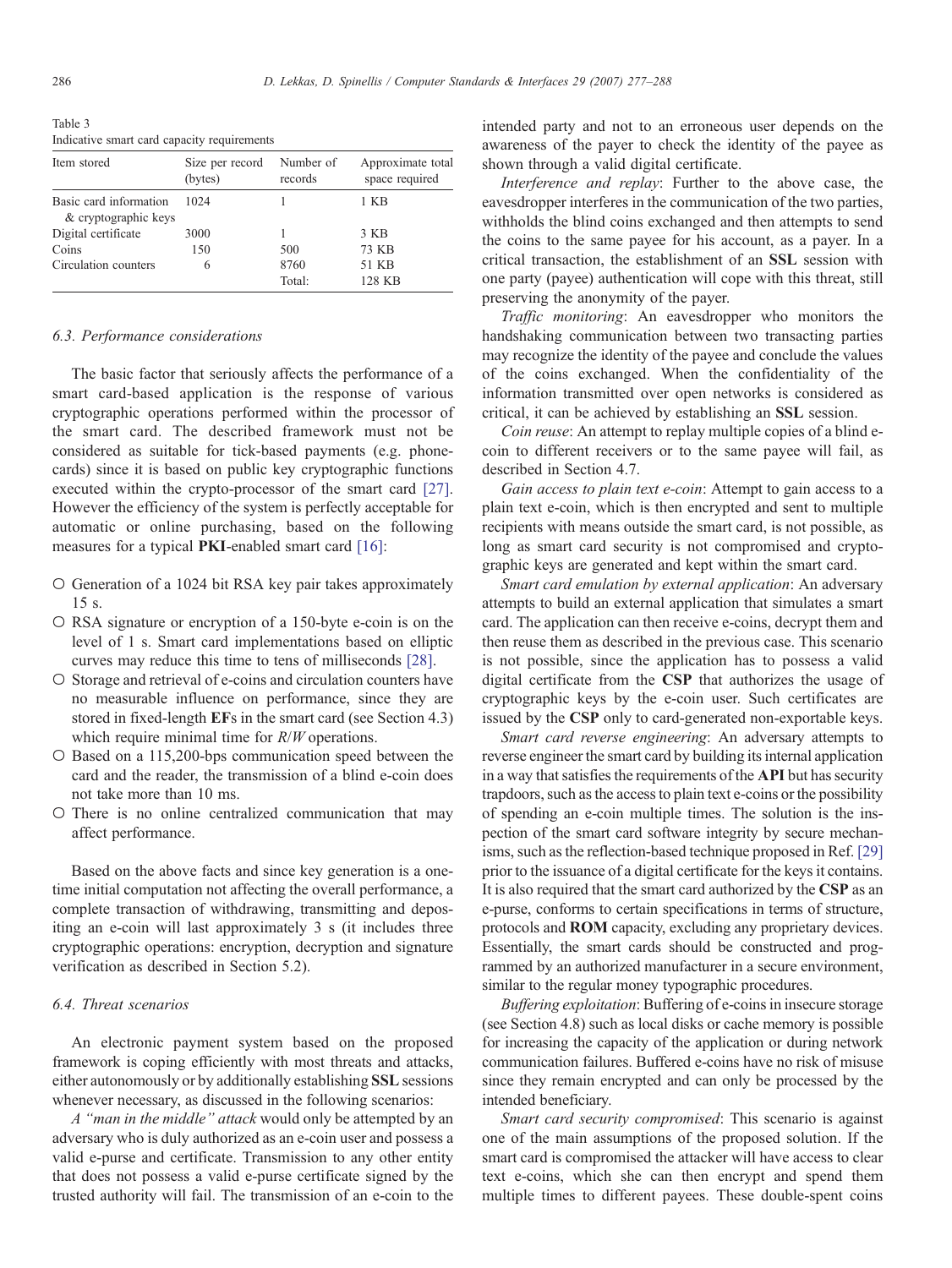| Table 4                          |  |
|----------------------------------|--|
| Characteristics of blind e-coins |  |

| Characteristic of<br>e-coin             | How it is achieved in our framework                                                                                                                                                | Relevant characteristic of regular cash                      |
|-----------------------------------------|------------------------------------------------------------------------------------------------------------------------------------------------------------------------------------|--------------------------------------------------------------|
| Verifiable origin<br>and unforgeability | -Distinct authorized issuer (Section 4.5)<br>-Authenticity of digitally signed data structure (Section 5.1)                                                                        | Authenticity by means of material secure characteristics     |
| Anonymity                               | $-E$ -coins are anonymous (Section 5.1)<br>$-Payer$ remains anonymous within a transaction (Section 5.2)                                                                           | Regular coins are anonymous. Payee is normally identifiable. |
| Untraceability                          | $-E$ -coin <b>ID</b> s cannot be seen and logged (Section 5.2)                                                                                                                     | Serial numbers of notes though, can be recorded              |
| Non-divisibility                        | -E-coins are signed data structures that cannot be modified (Section 5.1)                                                                                                          | Distinct material objects                                    |
| Mobility                                | -Smart card used as an e-purse (Section 4.2)                                                                                                                                       | Small size of material                                       |
| Scalability                             | -No centralized transactions (Section 5.2)<br>-Storage capacity extended by external coin buffering (Section 4.8)                                                                  | Only physical constrains of production, storage and transfer |
| <b>P2P</b> transferability              | -Exchange of encrypted, non-modifiable, verifiable data (Section 5.2)<br>-No intermediate entities and no distinction in clients and merchants<br>(Section 5.2)                    | Physical objects exchange                                    |
| Unreusability                           | -Coin Circulation Counters (Section 4.7) and smart card security (Section 3.3) Non-duplicable distinct physical objects                                                            |                                                              |
| Off-line                                | - <b>PKI</b> -enabled off-line trust model (Section 4.4)                                                                                                                           | No reference to authority while circulating                  |
| Life cycle                              | -Coin expiration to reduce exposure to cryptanalysis (Section 5.2)                                                                                                                 | Material physical deterioration and destruction              |
| <b>Openness</b>                         | -Open protocols (XML and public key cryptography $-$ Sections 5.1 and 5.2) No infrastructure needed on the user's side<br>-Common hardware (Smart cards and readers — Section 3.3) |                                                              |

may only be identified and invalidated after further circulation, only when an e-purse goes online and Circulation Counters are recorded. Further work on this subject could propose a mechanism such as the distribution of a Coin Invalidation List maintained by the e-cash issuer, similar to the CRL maintained by the CSP.

Compromise of **CSP** key: This is again an unlikely scenario, since the proposed solution is based on the principles of a PKI, where CSP's secret key protection is crucial. An attacker who gains access to the keys of the CSP could create certificates that authorize other entities as e-coin users or even as e-cash issuers. Efficient certificate revocation mechanisms [\[22\]](#page-11-0) may mitigate the damage in such situations. The same applies to the case of ecash issuer key compromise. It is obvious that the protection of the secret keys of the CSP and of the e-cash issuer has to be considered as crucial as the protection of the infrastructure of a traditional mint.

### 6.5. Summary of usability and security characteristics

The design of the proposed solution is simple and easy to implement, since it is based on known cryptographic algorithms and open data structures. Despite its simplicity, the proposed framework exhibits an overall advantage against other existing or proposed payment systems [\[5\]](#page-11-0). Examining the specific usability and security characteristics of our scheme, we conclude that the lack of value divisibility is counterbalanced by the decreased complexity, increased security, mobility, portability, openness, off-line usage, scalability and almost unique properties of P2P transferability and origin verifiability, which are not addressed as a whole in other systems. Additionally, protection against double-spending is achieved in real-time in contrast to other schemes where the detection of a double-spending is asynchronously detected. Finally, the proposed scheme fully supports anonymity, a characteristic that is not supported in schemes such as SET or credit cards. In Table 4 we present a summary of how these characteristics are achieved in our solution and how the same characteristics are implemented in regular money.

# 7. Conclusions

The electronic payments framework presented in this paper provides the basis for implementing a strong off-line electronic alternative to conventional coins and notes as well as to other online or closed electronic cash systems. The proposed scheme satisfies important security and usability requirements by exploiting the security features of PKI and smart card technologies. The PKI services provide the means for building trust and authorizing the actors of the scheme, while the smart cards provide a tamper-proof, mobile and cheap device for storing and processing the sensitive data of the application.

A trust model and an abstract functional model are proposed. The trust model is implemented by a series of preliminary procedures such as the key generation, digital certificate issuance and smart card personalization. The functional model is based on the separation of internal (protected within the smart card) and external (on the API level) procedures, which are then used to build a simple and secure transaction protocol. The data structures used are based on an XML-schema and therefore they are open and portable.

Main usability requirements, such as off-line usage, peer-topeer transferability, efficiency, openness, scalability and mobility are adequately satisfied. Various security and privacy characteristics, such as e-coin integrity, authenticity, unforgeability, unreusability, untraceability and anonymity are also satisfied. The proposed scheme proved to be resistant to various threats and attacks against its security and reliability. The capacity of a typical smart card is quite satisfactory for a personal e-purse, while external e-coin buffering is possible for applications requiring extended storage capacity.

Further work regarding the proposed framework may focus on the design of a Coin Invalidation List mechanism, similar to the Certificate Revocation List, coping with a smart card compromise